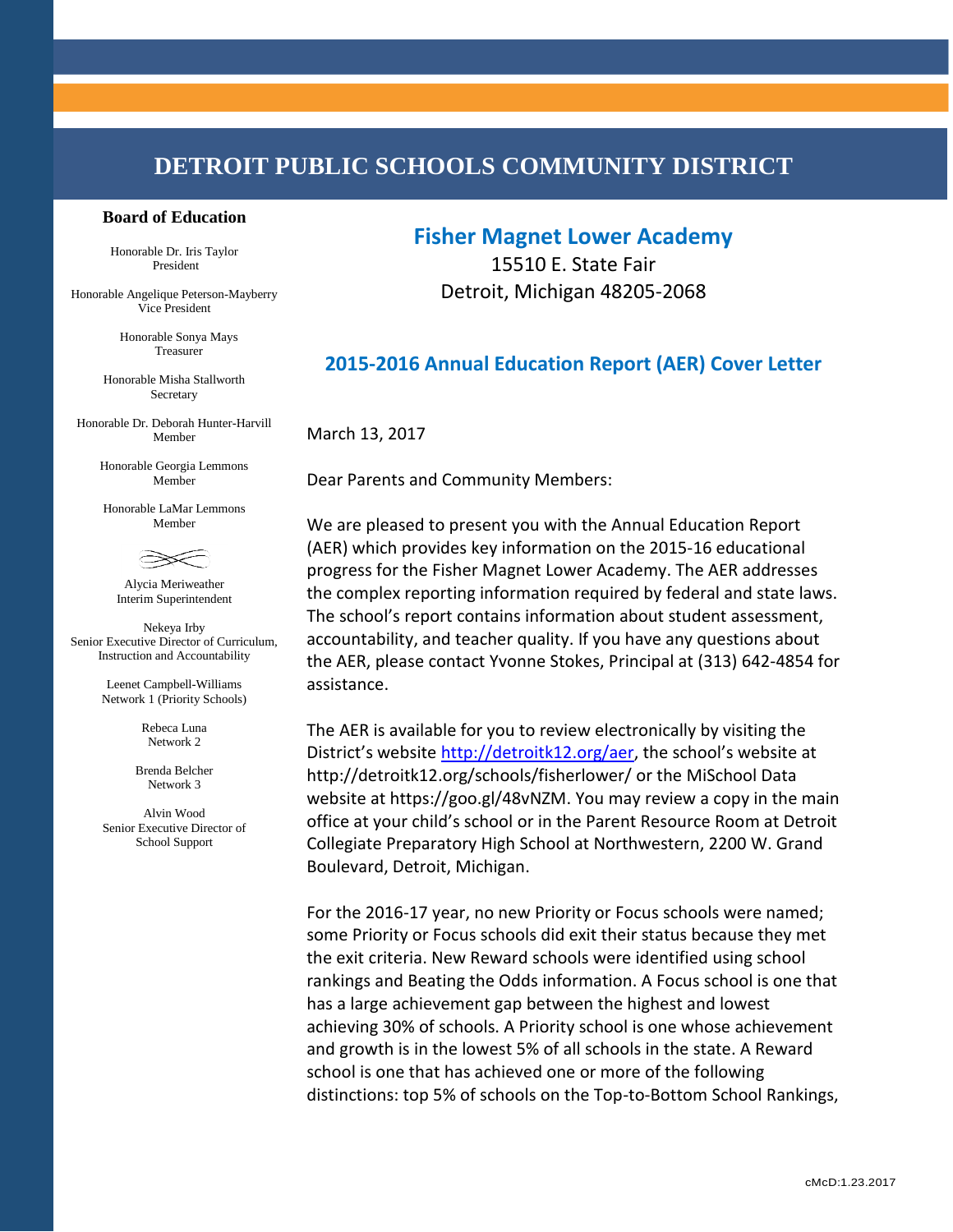top 5% of schools making the greatest gains in achievement (improvement metric), or "Beating the Odds" by outperforming the school's predicted ranking and/or similar schools. Some schools are not identified with any of these labels. In these cases, no label is given. Our school does not have a status.

The key challenges for our school are as follows:

#### **We did not meet the 90% attendance rate goal.**

The attendance rate for the All Students subgroup is 84.30%.

#### **We did not attain Differentiated target achievement goals for all subgroups of students in English Language Arts.**

Only 0.00% of the Bottom 30% and 6.45% of the Students with Disabilities subgroups met the Differentiated target in English Langauge Arts.

### **We did not attain Differentiated target achievement goals for all subgroups of students in mathematics.**

Only 3.85% of the Bottom 30% and 3.23% of the Students with Disabilities subgroups met the Differentiated target in mathematics.

### **We did not attain Differentiated target achievement goals for all subgroups of students in science.**

Only 7.32% of the All Students; 0.00% of the Bottom 30% and 7.50% of the African American and 7.32% of the Economically Disadvantaged subgroups met the Differentiated target in science.

We are actively working to address our Michigan School Scorecard issues, accelerate student achievement and close persistent gaps in achievement by using our schoolwide programs: Marzano Strategies, 4-Square Writing, Accelerated Reading/Math, Differentiated Instruction, Reading Recovery, Cooperative Learning, Smartboard Education, Computer Tablets, Guided Reading, Glory Math Computerized Learning, The Flying Classroom Supplemental Science Program, Globe International Environmental Science Education Program, Instructional Learning Cycles and Academic Tutors.

Our attendance rate will improve through the diligent efforts of our Attendance Agent, our Department of Health and Human Services Representative, along with parent/student awareness of attendance issues and support for those issues. Our new Positive Behavior Intervention Supports will provide incentives for students and families that make decisions to attend school regularly and on time.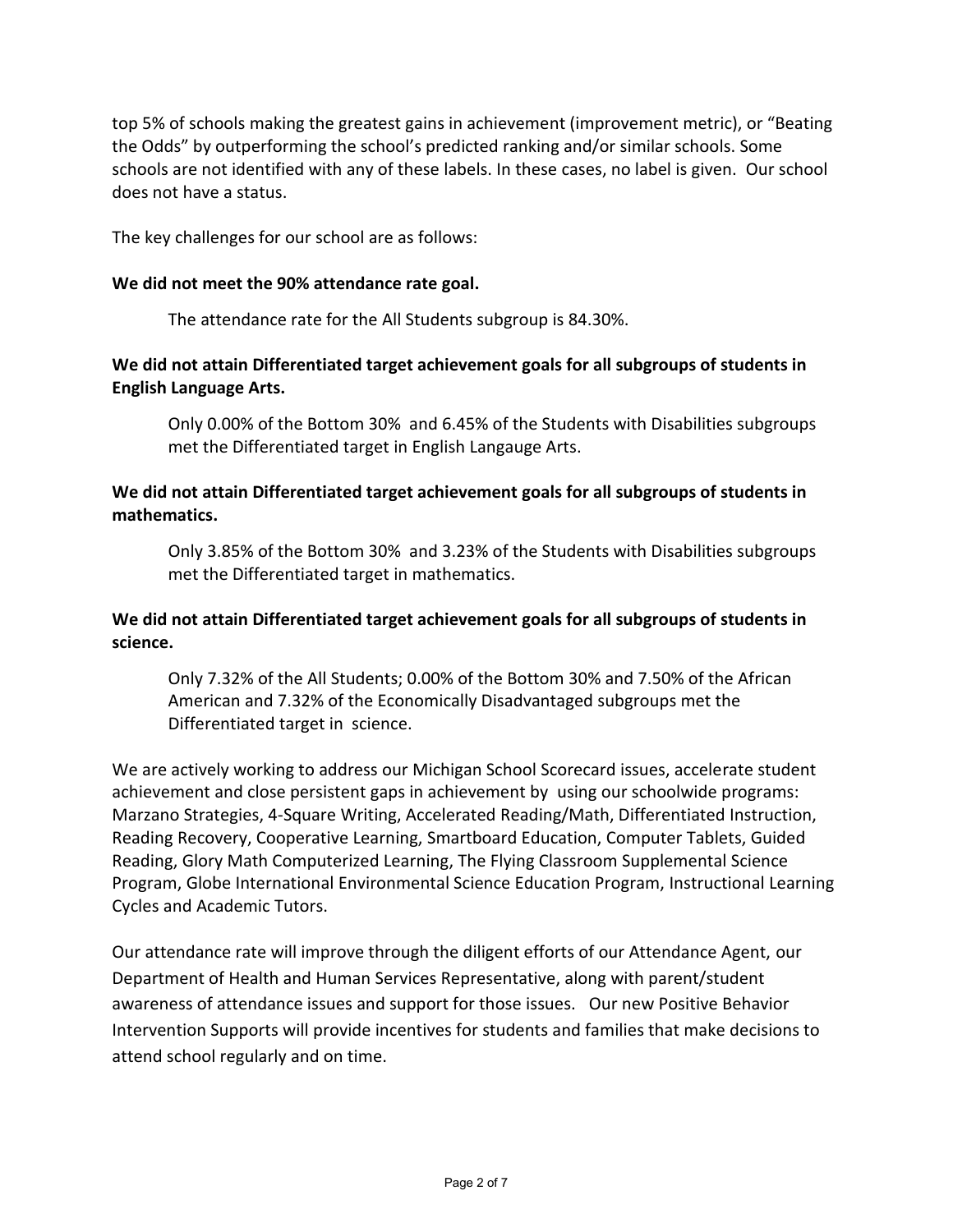## **Parent Involvement**

Parents are encouraged to participate in on-going school activities to support their child's learning. Our Annual Title One Meeting, Open Door Days and our Academic Family Nights provide parents with tools to help their child be more successful in school. School Activities such as, The Family Writing Project, Project-based Learning and our Math and Spelling Bees provide opportunities for our school to show advanced student and family learning. In addition, Donuts for Dads / Muffins for Moms and Family Game Night, provides positive avenues for family bonding and fun school engagement. Fisher Lower tries to keep parents involved and abreast through positive feedback on school success; flexible scheduling for activities; homework for parents; welcome packs, surveys and a directory of community resources. Parents are invited to join the School Improvement Team and the Parent Advisory Council on Student Achievement (PACSA), "to make our school the best school on planet earth", as the children say daily in their "Creed of Excellence".

State law requires that we also report additional information.

# **Process for Assigning Pupils to the Schools**

### **Open Enrollment Initiative**

Detroit Public Schools Community District has an "Open Enrollment Initiative." This initiative allows students to elect to attend any Detroit Public School Community District school without being required to live within the boundary for that school. The "Open Enrollment Initiative" does not apply to the Examination High Schools or Application Schools. Parents may enroll their child(ren) in the school of their interest as long as the school has not reached capacity for their particular grade. Enrollment preference is given to students who live within the boundary of a school. It should also be noted that transportation will not be provided for students who select a school outside of the boundary of their home school. "Open Enrollment Initiative" resources can be found on our website at:

[http://detroitk12.org/resources/prospective\\_students/](http://detroitk12.org/resources/prospective_students/)

### **Application Schools**

Detroit Public Schools Community District has twenty-two (22) schools that require an application for enrollment. Families can apply during the application process window. Applications are open to families of current Detroit Public Schools Community District students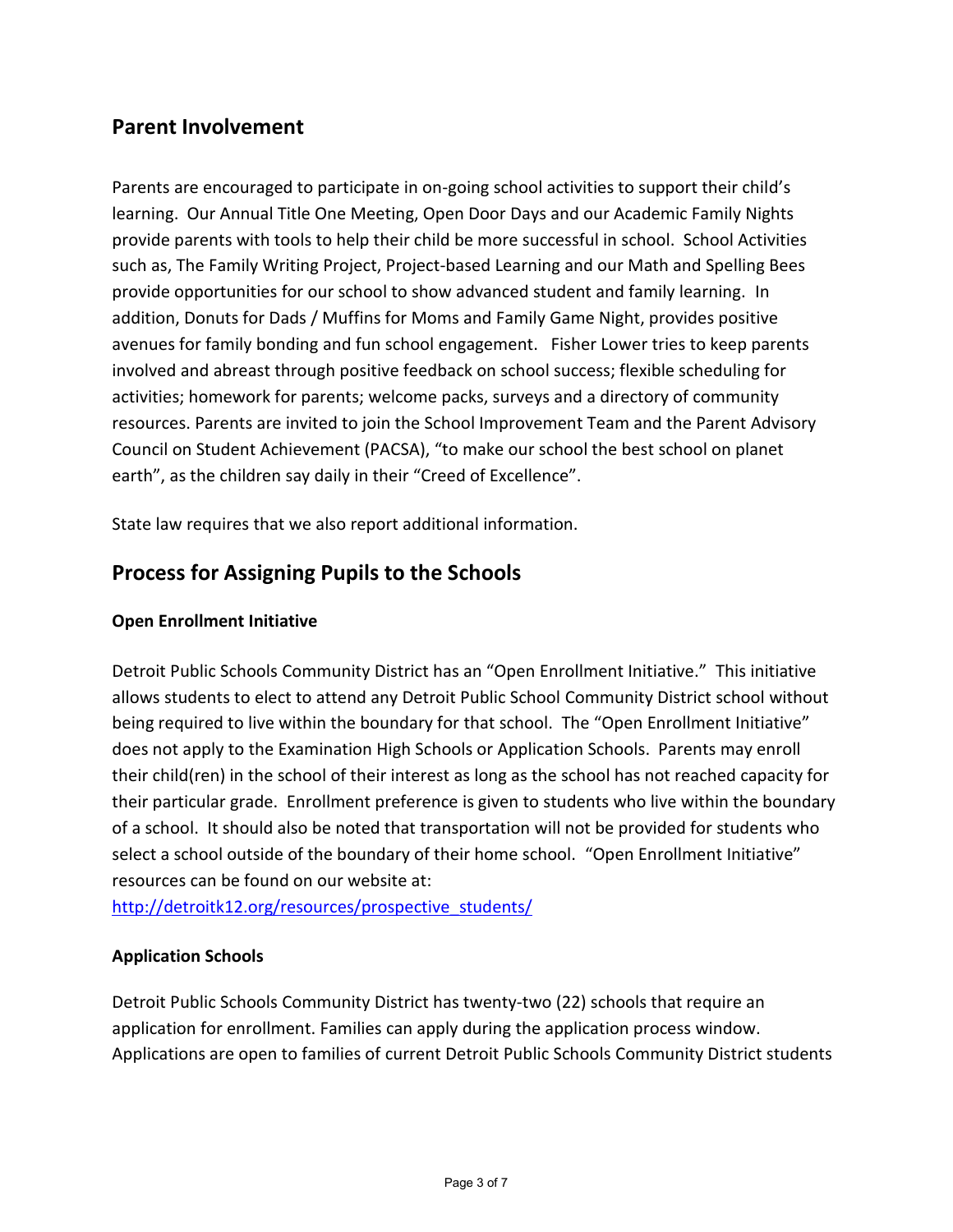### **Application Schools (Continued):**

as well as those newly enrolling or attending school elsewhere. The District uses one application for its Application Schools. Please note requirements on the application for submission of report cards, test data, transcripts, essay and Grade Point Average information. Schools also may have other individual entry requirements. Be prepared to provide behavior reports.

### **Examination High Schools**

During the Examination High Schools application window, all 8th grade students attending public and non-public schools are eligible to apply for admission to the 9th grade at Cass Technical High School, Renaissance High School and Martin Luther King, Jr. Senior High School's Mathematics, Science and Applied Technology (MSAT) and Center for International Studies and Commerce programs. Residency is not required. During the beginning of the school year, students must complete and submit an application to take the placement examination.

An application is available at:

- All Detroit Public Libraries
- All Detroit Public Schools Community District's Middle Schools
- Detroit Public Schools Community Districts' Parent Resource Centers
- Detroit Public Schools Community District Research and Assessment Office located in the Support Services Complex Building A - 1425 East Warren Avenue

Students must submit an application to be eligible to take the examination. Completed applications and all required documents must be submitted to the student's current school or the Detroit Public Schools' Office of Research and Assessment. Detroit Public Schools Community Districts' students who submit an application will test at their middle school. Non-Detroit Public Schools Community Districts' students who submit an application will be notified of their testing date and location by mail. Applications may be mailed.

## **School Improvement Status**

| <b>School Year</b> | <b>School Improvement Status</b> |  |
|--------------------|----------------------------------|--|
| 2015-2016          | <b>No Status</b>                 |  |
| 2014-2015          | N/A                              |  |

We will continue to work towards meeting our School Improvement Plan goals in English Language Arts, mathematics, science and social studies. Research-based strategies, comprehensive data analyses and data driven decision-making drives our school improvement efforts.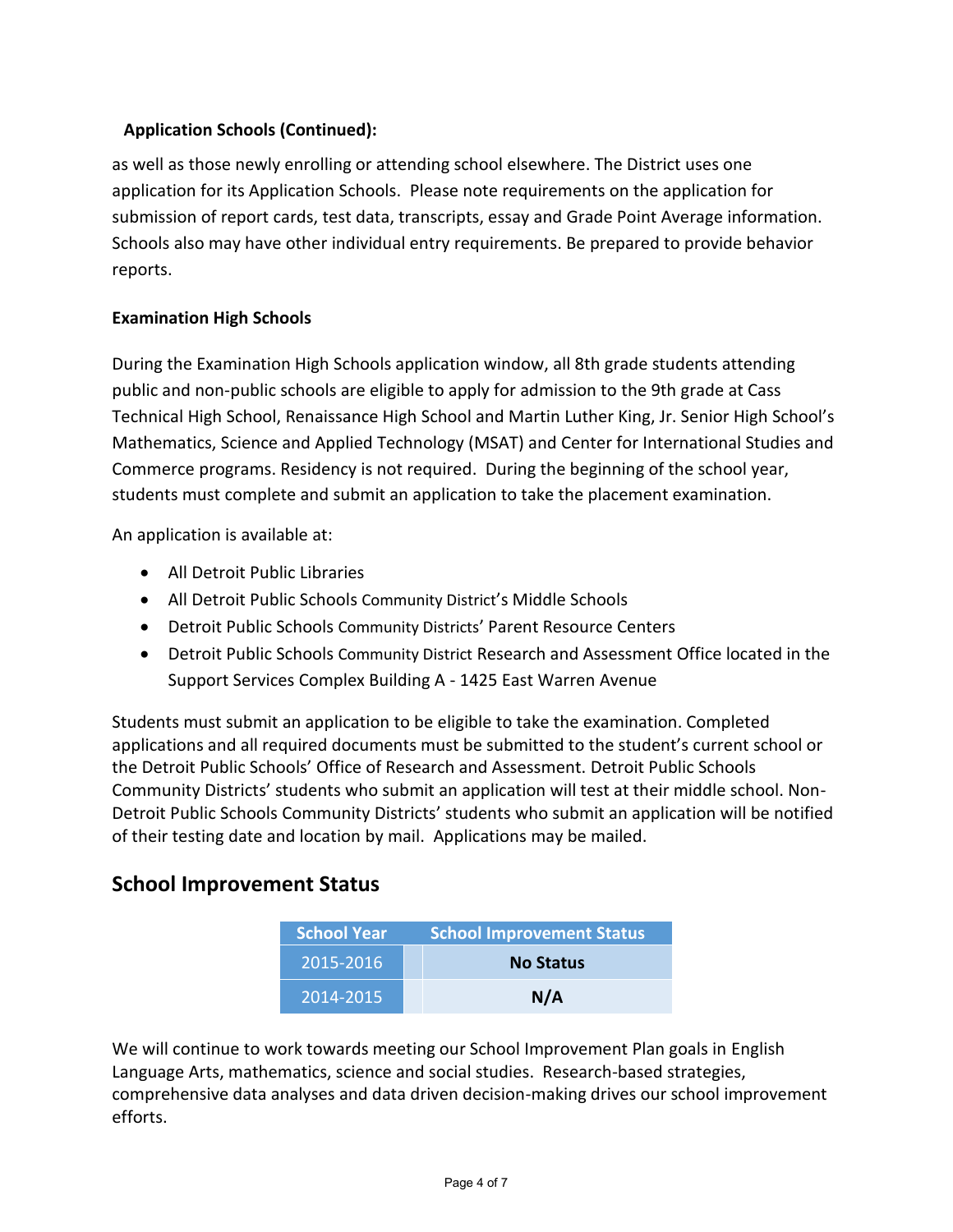## **Detroit Public School Community District's Core Curriculum**



Detroit Public School Community District's Academic Plan will provide guidance to align all resources in the interest of student achievement and support. Consistent with the Academic Plan is an aggressive plan designed to accelerate the rate of student achievement and to ensure that students graduate with the academic and social skills necessary for success in college and the workplace. The plan is organized around five Pillars of Excellence.

#### **Pillar 1: Literacy**

Provide a continuum of learning, enabling individuals to acheive their goals, to develop their knowledge and potential, and to participate fully in their community and wider society.

#### **Pillar 2: Career Pathways**

Provide students with a context for studying traditional academics and learning the skills psecific to a career.

#### **Pillar 3: Innovation**

Create a shift in mindset to ensure staff is encouraged to: be flexible; try something new, and explore new ways of thinking.

#### **Pillar 4: Family & Community**

Enhance and enrich positive relationships for all stakeholders.

#### **Pillar 5: Wrap Around Services**

Ensure every student received appropriate support to elevate their social, emotional, and academic performance.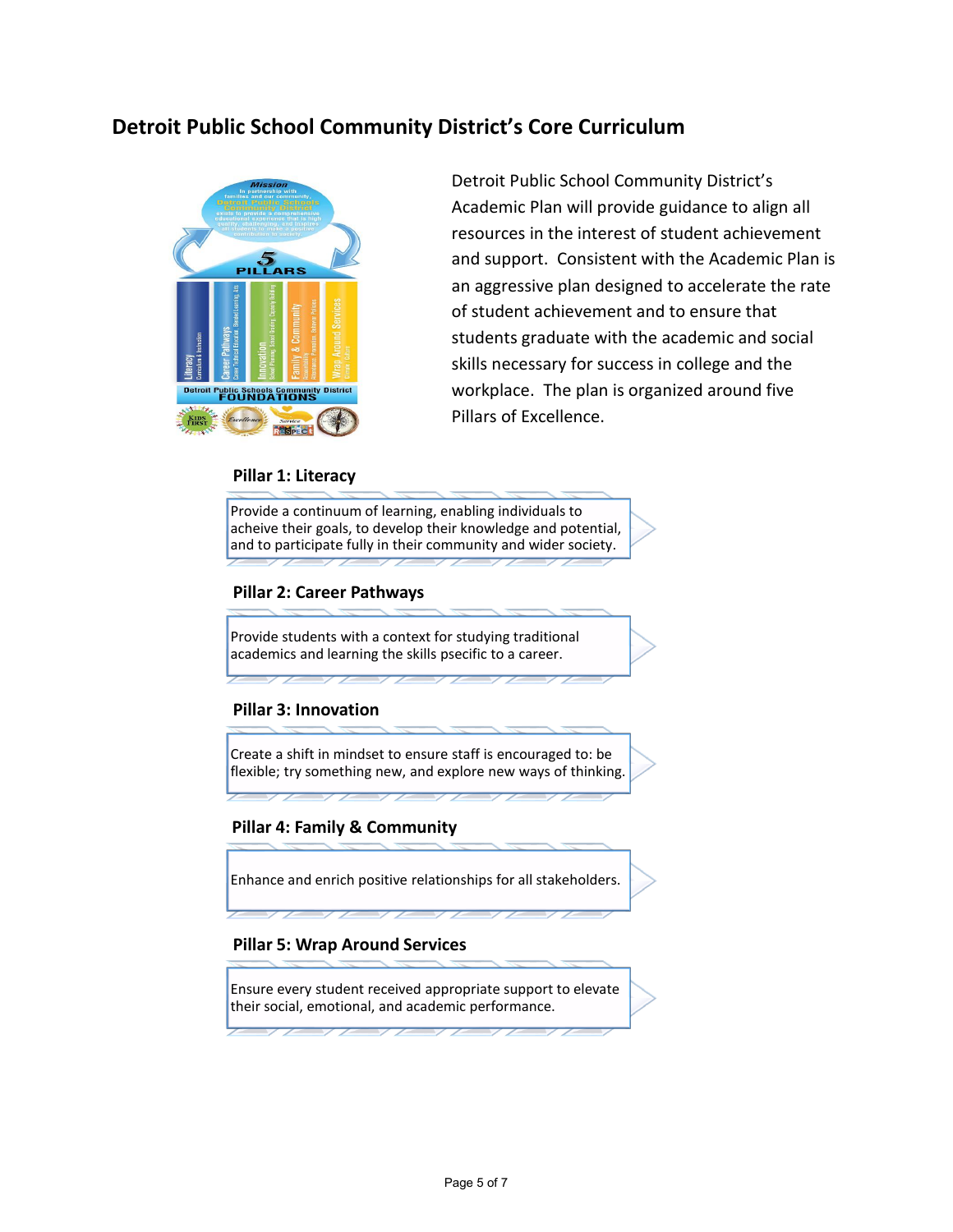# **Access to the Core Curriculum**

The instructional strategies and grade level expectations are aligned to the Michigan Department of Education standards (science and social studies) and Common Core State Standards (mathematics and English language arts). This represents the core curriculum for Detroit Public Schools Community District which is supported by the texts, materials, computer software and other school level resources used daily in the classrooms. All of the professional development activities are aligned to the core curriculum and/or standards. The implementation is a process delineated in the District Academic Plan at: [\(http://detroitk12.org/content/wp-content/uploads/2016/11/ACADEMIC-PLAN-Executive-](http://detroitk12.org/content/wp-content/uploads/2016/11/ACADEMIC-PLAN-Executive-Summary-FINAL-2.pdf)[Summary-FINAL-2.pdf](http://detroitk12.org/content/wp-content/uploads/2016/11/ACADEMIC-PLAN-Executive-Summary-FINAL-2.pdf)). This plan serves as the framework for each school's academic achievement plan. The frequent monitoring of the implementation of these plans are conducted by the school diagnostic visits, review of the benchmark assessments, use of the teacher evaluation tool and adherence to the pacing calendar. The public may access the core curriculum via our public website [www.detroitk12.org](http://www.detroitk12.org/) and then click on the link to the individual academic offices.

Parents/Guardians are offered classes through Parent University to increase parenting skills, early childhood literacy, adult literacy and GED. During the school year, the Parent Resource Centers are a valuable resource that allow parents and other community members to participate in regular and on-going informational and participatory sessions focused on curriculum and instruction. The Detroit Public Schools Community District Hub, Web up-dates and semi-annual progress reports are a means to disseminate achievement information to educators.

## **Student Achievement Results**

Aggregate Student Achievement Results and Detroit Public Schools Community District's Quarterly NWEA~MAP Reading and Mathematics reports for our school can be found in the Resources section of our school's website at http://detroitk12.org/schools/fisherlower/. The following reports are available on the Detroit Public Schools Community Districts' web page at the Research, Evaluation and Assessment site at [http://detroitk12.org/data/rea/:](http://detroitk12.org/data/rea/)

| <b>School Year</b> | <b>Total Parent</b><br><b>Interactions</b> | <b>Percent</b> |
|--------------------|--------------------------------------------|----------------|
| 2015-2016          | 211                                        | 14.8%          |
| 2014-2015          | 339                                        | 22.8%          |

# **Parent-Teacher Conferences (Interactions)**